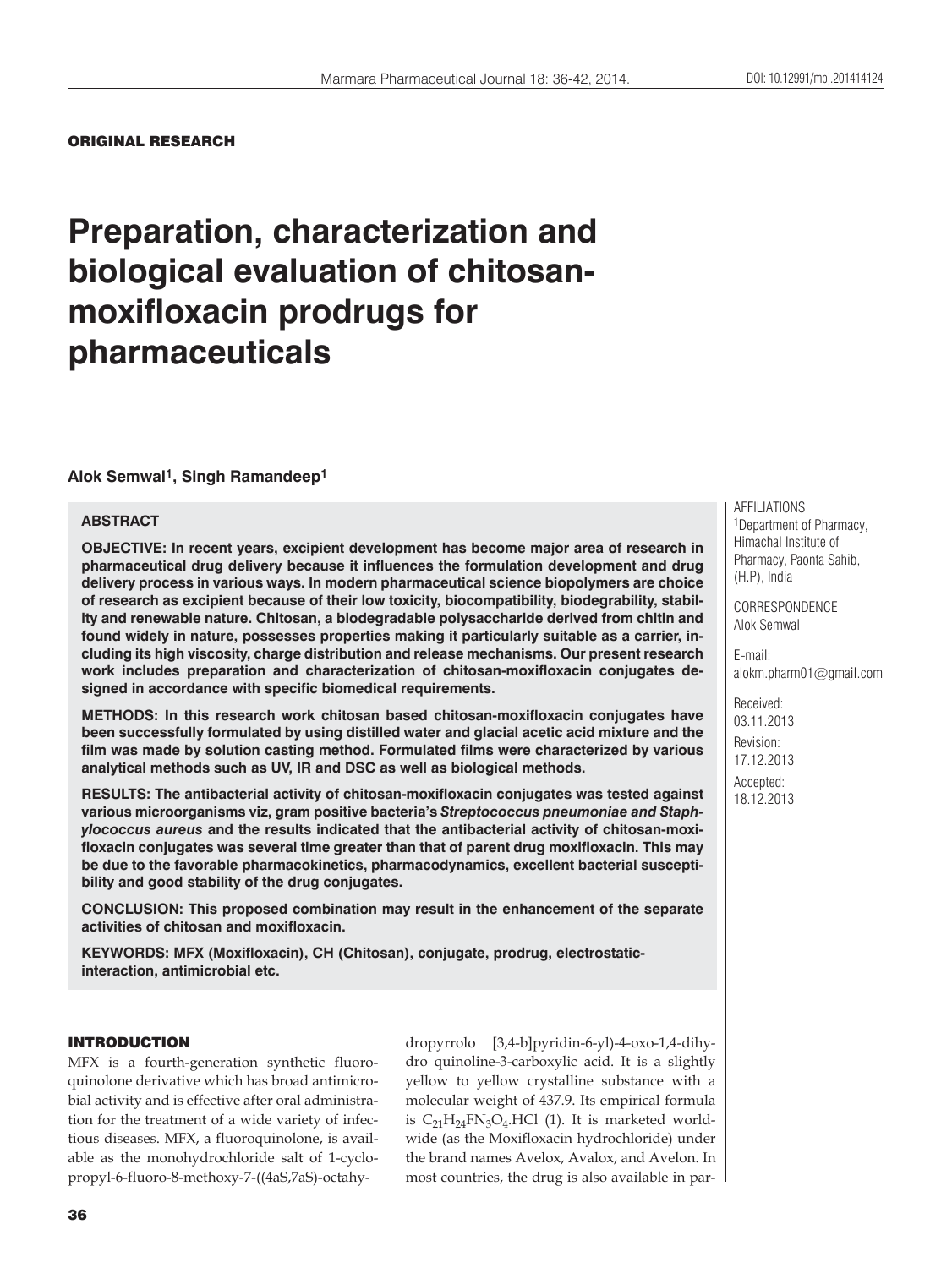enteral form for intravenous infusion. MFX is also sold in an ophthalmic solution (eye drops) under the brand names Vigamox, Moxeza for the treatment of conjunctivitis (pink eye) (2). The quinolone antibiotics target bacterial DNA gyrase and topoisomerase IV (3). For many gram-positive bacteria (such as *S. aureus*), topoisomerase IV is the primary activity inhibited by the quinolones. In contrast, for many gram-negative bacteria (such as *E. coli*), DNA gyrase is the primary quinolone target (4). MFX is a broad-spectrum antibiotic that is active against both gram-positive and gram-negative bacteria. It functions by inhibiting DNA gyrase, a type II topoisomerase, and topoisomerase IV (3), enzymes necessary to separate bacterial DNA, thereby inhibiting cell replication.

Despite much progress in the field of antibacterial drug discovery, antibacterial drugs in current clinical use generally suffer from a series of deficiencies, including excessive organ toxicity, lack of specificity, short circulation half-lives, and a pronounced tendency to induce resistance in the target cells.

Polymer systems for drug release have been widely used in medicine, since they enable the slow and gradual release of the active ingredient, with better targeting within the body, such as towards areas of inflammation or tumors. CH, a biodegradable polysaccharide derived from chitin and found widely in nature, possesses properties making it particularly suitable as a carrier, including its high viscosity, charge distribution and release mechanisms. Research into the chemical properties of CH has demonstrated its suitability for the preparation of enzymatic biosensors for the analysis of metallic elements, proteins and lipids. Pharmaceuticals possessing antibiotic properties have been explored as good candidates for the preparation of formulations based on polymeric controlled release systems. Carrier materials such as CH have been employed to protect the pharmaceutical agent so that it may be released under optimal absorption conditions, or to adjust the timing of release of different pharmaceutical agents administered simultaneously. The potential application of CH is hindered by its limited solubility in aqueous media (5). CH is a biopolymer which is well tolerated (biocompatible); it also approved to be an efficient carrier for the controlled delivery of drugs. It is well known that CH from the ocean resources has been found wide application in various areas as a result of its biocompatibility and nontoxicity, especially in the pharmaceutical and biomedical fields, such as drug delivery (6-9), wound dressing (10, 11) food packing (12), Tissue engineering (13) and antimicrobial agents (14-15)."CH has one primary amino and two free hydroxyl groups for each  $C_6$  building unit. Due to the easy availability of free amino groups in CH, it carries a positive charge and thus in turn reacts with many negatively charged polymers or substances" (16). CH is a weak base and is insoluble in water and organic solvents, however, it is soluble in dilute aqueous acidic solution (pH 6.5), which can convert the glucosamine units into a soluble form  $R-NH_3^+(17)$ . It gets precipitated in alkaline solution or with polyanions and forms gel at lower pH. It has been reported that multilayer beads of CH-antibiotic complex showed improved properties for controlled delivery of the antibiotics (18). Besides this several attempts have been made in order to improve the therapeutic efficacy of antibiotics which involves successful use of CH.

In this work the degree of interaction between CH and MFX is investigated using various analytical techniques, envisaging possible applications in new formulations based on optimization of the therapeutic dose in order to improve the quality of life of patients.

# *Experimental section*

## Material and methods

CH with 79% degree of deacetylation (DD) was sponsored by Central Institute of Fisheries Technology (CIFT, Cochin, India). MFX was received as a gift sample from Cosmas Pharmaceuticals Pvt. Ltd. Vill. Kotla Solan Baddi, India. The bacterial test strains *Streptococcus pneumoniae* and *Staphylococcus aureus* were purchased from IMTECH, Chandigarh, India. All materials, solvents and solutions were of analytical grade.

## Preparation of chitosan-moxifloxacin conjugates *(i). Preparation of chitosan solution*

CH is a weak base which is insoluble in water and other organic solvents however, it has a unique property to become soluble in dilute aqueous acidic solution. To synthesize CH-MFX conjugates, 1% CH solution was prepared with the help of glacial acetic acid  $(1\%w/v)$  and distilled water.

The following mixture of CH was kept at room temperature (200C) for 24 hours with continuous stirring. The mixture was stirred magnetically until the polymer was completely dissolved and a viscous solution is formed. The solution was filtered through glass-wool to remove undissolved particles of CH.

## *(ii). Preparation of drug solution*

MFX is completely soluble in aqueous solvents. To prepare the drug solution about 200mg of MFX drug was dissolved in minimum amount of distilled water; the solution was stirred until a homogenous mixture is formed.

#### *(iii). Drug loading*

MFX solution was gradually added to the above solution over 2 min with continuous stirring. The mixture was then stirred for further 24 hours at room temperature (20°C). To concentrate the resulting solution, it was kept for 48 hrs in an incubator at 370C. A highly viscous solution was obtained which was then successfully used for further process.

## *(iv). Preparation of films*

CH-MFX prodrug conjugate was prepared by solution casting method **(19)**. Films were prepared by pouring and spreading the CH-MFX mixture on a glass plate, and kept in microwave oven for 30 minutes at 370C. After microwave treatment the resulting film was kept at room temperature (200C). After two days films were collected and used for further characterization and antibacterial activity.

## *Measurements/characterization techniques* UV-Vis spectroscopy

UV/Vis spectroscopy is routinely used in the quantitative determination of solutions of transition metal ions highly conjugated organic compounds, and biological macromolecules. Organic compounds, especially those with a high degree of conjugation, also absorb light in the UV or visible regions of the electromagnetic spectrum. UV-Vis spectra of the films were scanned in the wavelength range 200–800 nm using UV-Vis spectrophotometer (1800 PC UV spectrometer, Shimadzu).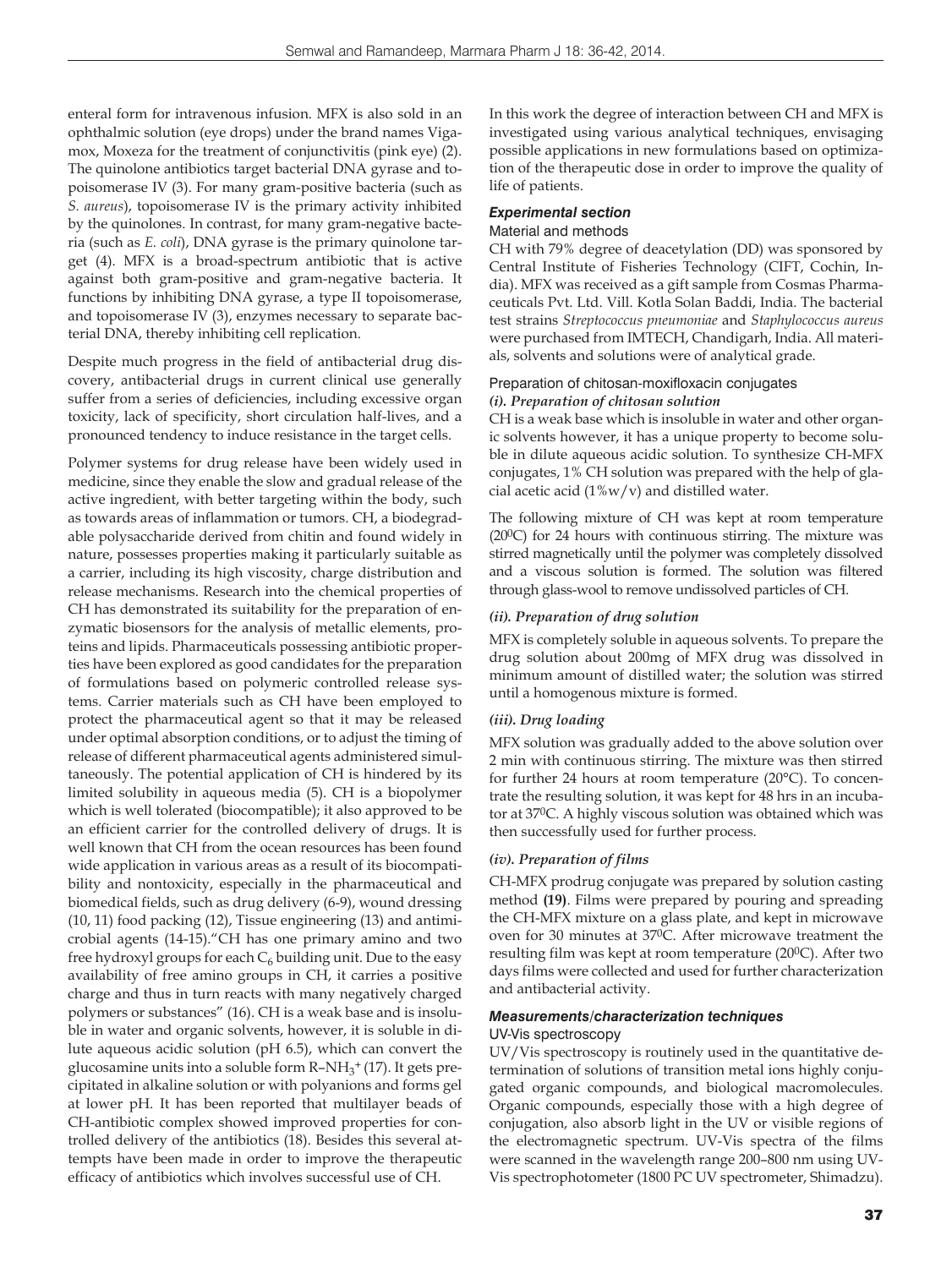## Fourier Transform Infrared Spectroscopy (FTIR)

The infrared spectra were recorded using FTIR spectrophotometer with attenuated total reflection technique for investigation of intermolecular interactions. The CH-MFX conjugate film was taken and infrared data were collected between 500- 4000 cm-1.

# Differential Scanning Calorimetry (DSC)

DSC is used widely for examining polymeric materials to determine their thermal transitions. The observed thermal transitions can be utilized to compare materials, however, the transitions do not uniquely identify composition. The percent crystalline content of a polymer can be estimated from the crystallization/melting peaks of the DSC graph as reference heats of fusion can be found in the literature (20). In the pharmaceutical field it is necessary to have well-characterized drug compounds in order to define processing parameters. For instance, if it is necessary to deliver a drug in the amorphous form, it is desirable to process the drug at temperatures below those at which crystallization can occur (21).

In this research work differential scanning calorimetry was used to examine the thermal property of CH-MFX conjugate with a constant heating rate of 10°C/min under a nitrogen flow in thermetically sealed aluminium pans. The weight of sample ranged between 2-3 mg. The results were recorded and analyzed.

# Swelling test

In order to check the swelling ability of the MFX loaded CH conjugates (CH-MFX films) 50 ML phosphate buffer solution of pH 7.4 was used. Phosphate buffer of required pH was prepared by Dissolving 2.38 g of disodium hydrogen phosphate, 0.19 g of potassium dihydrogen phosphate and 8.0 g of sodium chloride in sufficient water to produce 1000 ml. pH of the buffer solution was adjusted to 7.4. The CH-MFX films (1.5×1.5 cm2) were placed in 50 ml of phosphate buffer solution and incubated at 370C. At the time intervals of 2, 4, 6 and 8 hours, the films were taken out and excess water was removed from the film carefully using filter paper and films were weighed immediately (22).

Percentage swelling of CH-MFX prodrug at equilibrium was calculated from the following formula.

$$
DS = (Ww - Wd) / Wd
$$

Where, *Ww* and *Wd* are weights of wet and dry film respectively.

# **Antimicrobial activity tests and biological relevance (22)**

Microbiological efficiency of antimicrobial CH-MFX conjugates and conjugates forming solution were evaluated by using agar diffusion method.

## Preparation of microorganisms

Bacteria was cultured in nutrient broth and incubated overnight at 37 ºC for 24 hrs. The bacterial cultures obtained were diluted with autoclaved nutrient. This culture served as the inoculums for the antimicrobial experiments.

## Preparation of agar plates for antimicrobial activity

nutrient agar plates were prepared by mixing nutrient agar (28 gm) in 1000 ml distilled water boiled to dissolve the medium completely. Nutrient agar solution was sterilized by autoclaving at 121ºC for 15 min at 15 lb pressure. After cooling (45 ºC), agar solution (25 ml) were poured into sterilized petri dishes and left to solidify. Agar plates were inoculated with an overnight bacterial culture, using spread plate method after appropriate serial dilutions. Nutrient agar plates were used for *Streptococcus pneumoniae* and *Staphylococcus aureus*. The antimicrobial CH-MFX based conjugates forming solution was aseptically put into the wells (100 μl approx) made in agar plates making lawns of different test cultures. The nutrient agar plates were then incubated at 37 ºC for 24 hrs. The diameter of inhibitory zone surrounding film disc and antimicrobial CH based conjugate forming solution was then measured after 24 hrs. Two cross sectional points and the average was taken as the inhibition zone and the size of the zone diameter was measured. The plates were then photographed individually.

The inhibition zone diameter of the MFX was compared with the zone diameter of CH-MFX conjugate.

## RESULTS AND DISCUSSION *Proposed reaction scheme*

When MFX drug added to the CH solution, in the presence of glacial acetic acid, the acidic group (-COOH) of MFX converts into anion COO $\cdot$  and amine  $(-NH<sub>2</sub>)$  group of CH converts into cation NH<sub>3</sub><sup>+</sup>. CH-MFX complex forms due to the electrostatic interaction between NH<sub>2</sub> group of CH and COOH group of MFX drug [Reaction Scheme 1]. Furthermore the prepared complex was characterized by various analytical methods.



REACTION SCHEME 1. Preparation of CH-MFX complex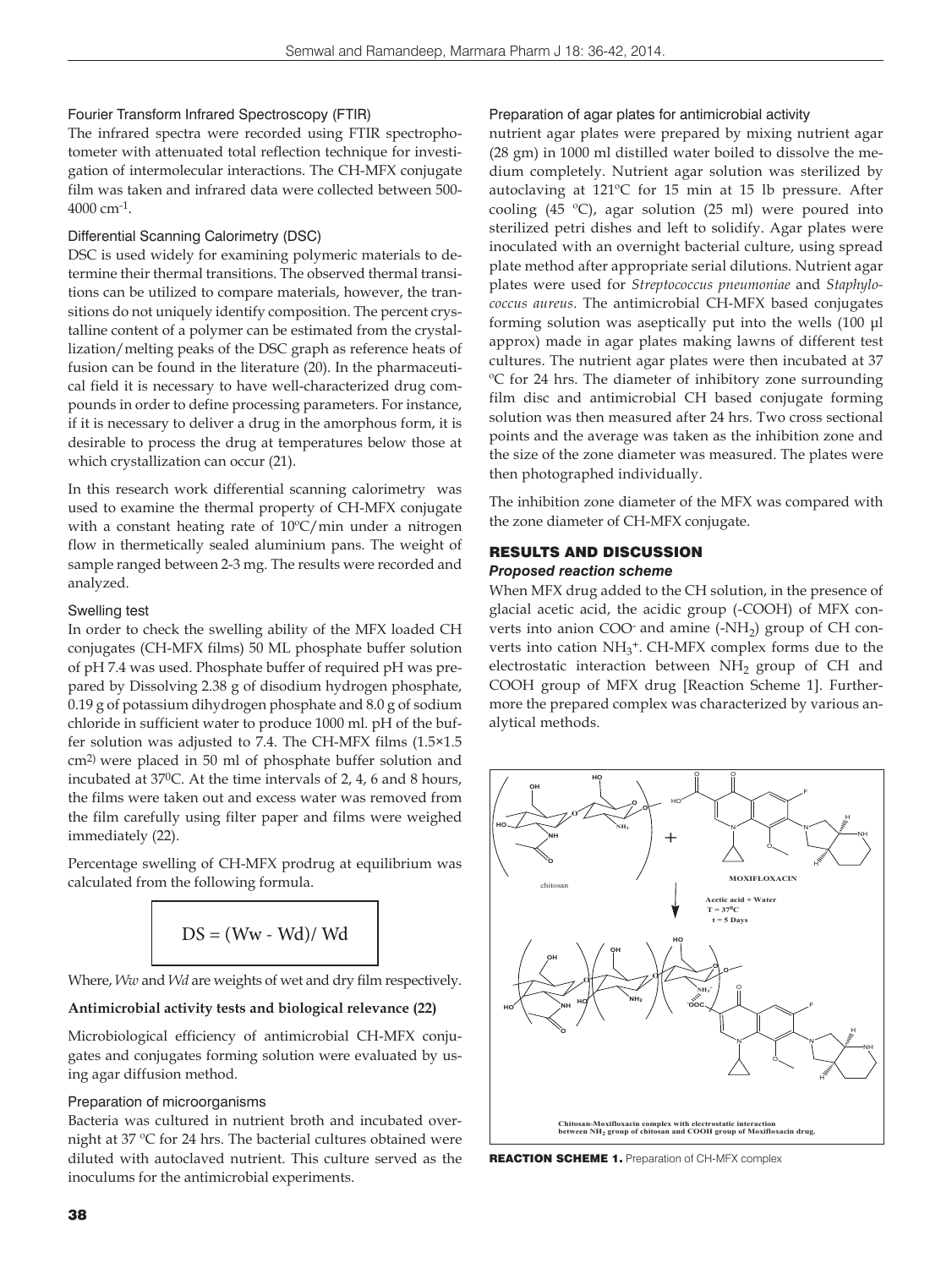## *Characterization*

## Ultra violet spectroscopy

Because of its transparency it's hard to characterize CH by UV spectroscopy methods. However, we can overcome this natural handicap by borrowing chromophores from extrinsic molecule. The acid group moieties play the role of reporter molecules for the spectroscopy study, from which the structural and antibacterial activity is, deduced (19).

UV spectra for all the synthesized compounds were recorded, and are included in the appendix. CH solution does not give any sharp peak in its UV spectrum, however a low intensity peak is observed at 278 nm (Figure 1(a)). MFX in aqueous medium showed characteristic absorption band around 285.50 nm (Figure 1(b)), where UV spectrum band of CH-MFX complex showed absorption at 286 nm (Figure 1(c)).



FIGURE 1 (a). UV Spectrum of pure CH in dil. glacial acetic acid



FIGURE 1(B). UV Spectrum of MFX in distilled water acid



FIGURE 1(C). UV Spectrum of CH-MFX complex in 1% v/v glacial acetic acid

## Fourier Transform Infrared Spectroscopy (FTIR)

The FT-IR spectra for all the prepared compounds were recorded, and are included in the appendix. For CH spectrum (Figure.2 (a)):  $3422 \text{ cm}^{-1}$  (which is assigned to the N-H and hydrogen bonded O-H stretch vibrational frequencies), while a sharp (shoulder) peak at 3610 cm-1 is that of free O-H bond stretch of glucopyranose units,  $2921$  and  $2867$  cm<sup>-1</sup> (C-H stretch), 2364 cm<sup>-1</sup> (C-N asymmetric band stretching), 1653 cm-1 (amide II band, C-O stretch of acetyl group), 1592 cm-1 (amide II band, N-H stretch) 1375 cm-1 (asymmetric C-H bending of CH<sub>2</sub> group) and 1071 cm<sup>-1</sup> (skeletal vibration involving the bridge C-O stretch) of glucosamine residue.

For CH-MFX complex (Figure 2 (b)): the spectral band appear at 3422 cm-1 (axial O-H group of CH), Absorption arising from C-H stretching in the alkanes occurs in the general region of 2949 cm<sup>-1</sup> – 2840 cm<sup>-1</sup>(symmetric or asymmetric CH<sub>3</sub> stretching vibration attributed to MFX and pyranose ring of CH). A band at 2344 cm-1 refers to C-N asymmetric band stretching, A broad, strong  $NH_3$  stretching band in the 3100-2600 cm<sup>-1</sup> region and multiple combination and overtone bands extend the absorption to about 2000 cm-1, this overtone region usually contains a prominent band near 2222-2000 cm-1 (bending vibration and torsional oscillation of amine salt  $NH<sub>3</sub><sup>+</sup>$ ). One more fairly strong symmetric bending near 1562 cm-1 is the characterstic of NH<sub>3</sub><sup>+</sup> absorption. A strong absorption of carboxylate ion occurred at 1413 cm-1, while a week absorption at around  $1400 \text{ cm}^{-1}$ .  $1400 - 1032 \text{ cm}^{-1}$  (C-F band stretching of MFX), 943-623 cm-1 (mono and di-substituted benzene ring).

When IR spectrum of CH-MFX compared with CH it showed purely electrostatic nature of the interaction between CH  $(NH<sub>3</sub><sup>+</sup>)$  and MFX (COO<sup>-</sup>) is the new signals at 1562 and 1413 cm<sup>-1</sup>. This result suggested that the  $NH<sub>2</sub>$  group on CH chains were protonated by the  $H^+$  supplied while the carboxylic group of MFX is deprotonated.

The intensity of these bands totally depends on the concentration, type and bulkiness of the acid.



FIGURE 2 (A). Infrared spectrum of CH



FIGURE 2(B). Infrared spectrum of CH-MFX complex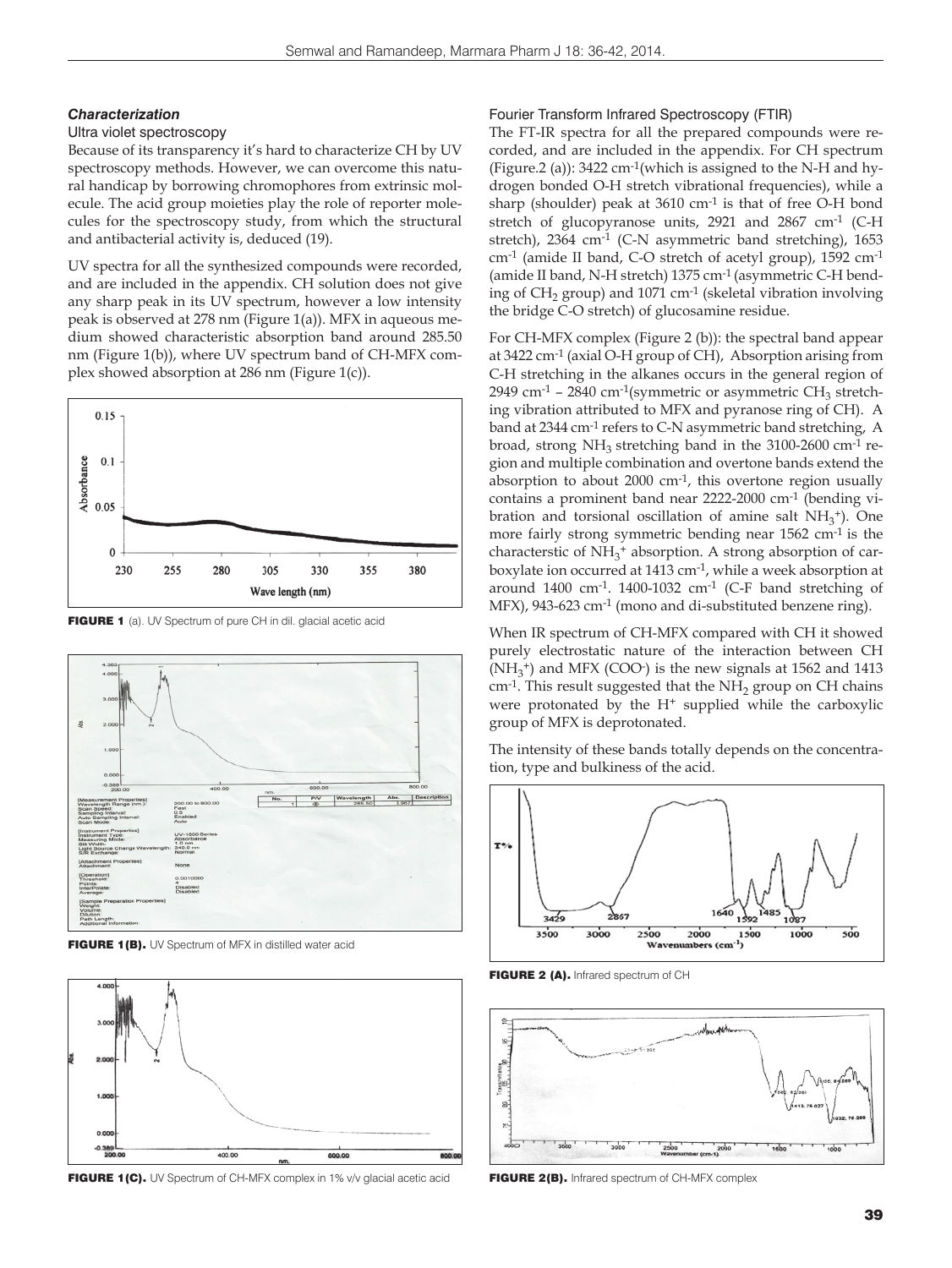## Differential Scanning Calorimetry (DSC)

The DSC thermograms for CH and CH-MFX complex were recorded, and are included in the Figure 3 (a), (b). CH showed two broad endothermic peaks at 92.3 ºC and 212 ºC. The former peak may be due to the water vapor present in CH while the latter may be attributed to the molecular arrangement of CH chains. The CH-MFX complex exhibit a sharp endothermic peak at 120ºC due to structural arrangement and its degree of substitutional changes in the polysaccharide. There is a sharp exothermic peak at 238ºC is due to the thermal decomposition of MFX. The results indicated that the structure of CH chains have been modified due to the introduction of MFX unit.



FIGURE 3(A). DSC thermograph of CH



FIGURE 3(B). DSC thermograph of CH-MFX complex

## Swelling test

It is well known that the sample with the highest degree of swelling will have the highest surface area/volume ratio. The hydrophilic nature of CH material may be a major factor that influences the extent of swelling in the formulations (CH-MFX).

The calculated equilibrium swelling ratio for prepared CH-MFX complex is 1330%. Swelling ratio of CH-MFX complex is demonstrated in Graph 1.



**GRAPH 1.** Swelling ratio of CH-MFX complex films in phosphate buffer solution of pH 7.4

#### Antimicrobial activity tests and biological relevance

Antibacterial activity of the CH-MFX complex film and its solution against *Streptococcus pneumoniae* and *Staphylococcus aureus* were measured by agar diffusion method. After 24 hrs incubation at 37 °C, the CH-MFX complex film and its solutions showed effective antibacterial effect on gram positive bacteria's *Streptococcus pneumoniae* and *Staphylococcus aureus.* The ability of the films and its solutions to inhibit growth of the tested strains is listed in Table 1. The inhibitory activity was measured based on the diameter of the clear inhibition zone. In terms surrounding clearing zone, they both showed a very clear inhibitory effect against gram positive bacteria. Control (acetic acid, 0.1% v/v) yielded no antimicrobial activity against all tested microorganisms. From the comparative study in between drug and complex it is clearly evident that CH-MFX complex is more effective than MFX drug (Graph 2).

The present investigation therefore indicates that the complexes were effective for inactivating bacteria with the enhancement in the total activity. This is possibly due to the synergistic effect of both the CH and MFX in the composite. The results suggest that the antimicrobial activity of MFX can be enhanced by its conjugation with the CH in the form of films.



GRAPH 2. Comparative antibacterial study of MFX and CH-MFX complex forming solution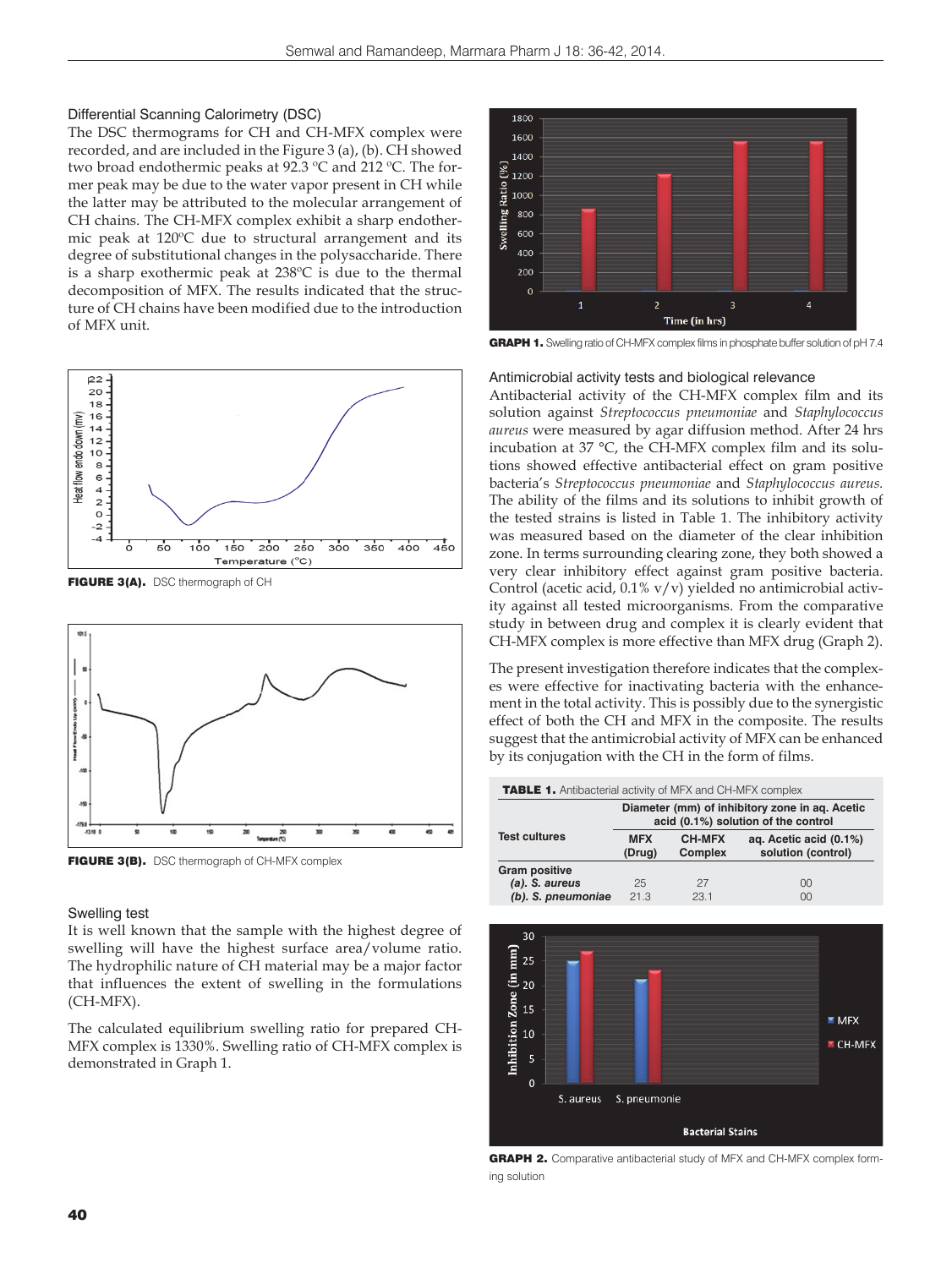## SUMMARY AND CONCLUSION

CH-MFX prodrug conjugates have been successfully synthesized by using distilled water and glacial acetic acid mixture and the film was made by solution casting method. CH is soluble only in acidic medium, where in the alkaline medium it is usually precipitated out. Glacial acetic acid is a week acid which is used to maintain the acidic pH of the entire solution so that a homogeneous mixture can be prepared.

CH makes the films more flexible and allows the film wall to enlarge its surface and to swell to compensate for osmotic differences between interior and exterior of the films. The Fourier

transform spectrum of the films showed that CH-MFX conjugate exhibits an interaction between  $NH<sub>2</sub>$  group of CH and COO- group of MFX, which is a type of electrostatic interaction. Intermolecular bonding of electrostatic type forms a stronger bond because of the stronger attraction forces in between opposite ions. These biocompatible conjugate systems (CH-MFX) can bypass the acidity of gastric fluid without liberating substantial amounts of the loaded compound. The above findings open new prospects and promise a quality material which undoubtedly widens the scope of application of chitosan based material in pharmaceuticals applications.

# **Farmasötikler için kitozan moksifloksazin ön ilaçlarının hazırlanması, karakterizasyonu ve biyolojik olarak değerlendirilmesi**

# **ÖZET**

**AMAÇ: Son yıllarda, yardımcı maddelerle ilgili çalışmalar formülasyon geliştirilmesi ve ilaç salım prosesini çeşitli yollardan dolayı etkilediğinden farmasötik ilaç salım sistemlerinin başlıca araştırma alanlarından biri olmuştur. Modern farmasötik bilimlerde biyopolimerler düşük toksisite, biyolojik olarak geçimlilik, biyolojik olarak parçalanabilirlik, stabilite ve yenilenebilir yapılarından dolayı yardımcı madde olarak araştırmalarda bir seçenek olmuştur. Kitinden elde edilen, biyolojik olarak parçalanma özelliğine sahip ve doğada yaygın olarak bulunan kitozanın, yüksek viskozite, yük dağılımı ve salım mekanizması gibi özelliklere sahip olması onu uygun bir taşıyıcı sistem haline getirmiştir. Bu araştırma çalışması spesifik biyomedikal ihtiyaçlar doğrultusunda tasarlanan kitozan-moksifloksazin konjugatlarının hazırlanmasını ve karakterizasyonunu içermektedir.** 

**METOD: Bu çalışmada distile su ve glasiyal asetik asit karışımı kullanılarak kitozan-moksifloksazin konjugatları başarılı olarak formüle edilmiş ve çözelti şekillendirme yöntemi ile film oluşturulmuştur. Oluşan filmler UV, IR ve DSC gibi analitik yöntemlerin yanısıra biyolojik yöntemlerle de karakterize edilmiştir.** 

**BULGULAR: Kitozan-moksifloksazin konjugatları Gram pozitif bakteri Streptococcus pneumoniae ve Staphylococcus aureus gibi çeşitli mikroorganizmalara karşı test edilmiş ve elde edilen sonuçlar kitozan-moksifloksazin konjugatlarının antibakteriyal aktivitelerinin ana ilaç moksifloksazinden birçok kez daha fazla olduğunu göstermiştir. Bu sonuç, ilaç konjugatlarının uygun farmakokinetik, farmakodinamik, mükemmel bakteriyal duyarlılık ve iyi stabilite özelliklerine bağlanabilir.** 

**SONUÇ: Bu önerilen kombinasyon, kitozan ve moksifloksazinin ayrı ayrı aktivitelerinin artırılması ile sonuçlanabilir.** 

**ANAHTAR KELİMELER: MFX (Moksifloksazin), CH (kitozan), konjugat, önilaç, elektrosatik etkileşme, antimikrobiyal vb.**

## REFERENCES

- 1. Bayer. Avelox (moxifloxacin hydrochloride) Tablets Avelox I.V (moxifloxacin hydrochloride in sodium chloride injection). Food and Drug Administration, 2008; 19.
- 2. Drug watch. Avelox Patent Family. http://www. drugpatentwatch. com/ultimate /preview/tradename/ index.php?query=Avelox. Retrieved 16 September 2012.
- 3. Drlica K, Zhao X. DNA gyrase, topoisomerase IV, and the 4-quinolones. Microbiol Mol Biol Rev 1997; 61:377-92.
- 4. Hooper DC. Quinolones. In, Mandell, Douglas, and Bennett's Principles and Practice of Infectious Diseases 2000; 5:404-23.
- 5. Jayakumar R, Chennazhi KP, Muzzarelli RAA, Tamura H, Nair SV, Selvamurugan N. Chitosan conjugated DNA nanoparticles in gene therapy. Carbohydrate Polymers 2010; 79:1-8.
- 6. Dev A, Jithin CM, Sreeja V, Tamura H, Patzke GR, Hussain F, Weyeneth S, Nair SV, Jayakumar R. Novel carboxymethyl chitin nanoparticles for cancer drug delivery applications. Carbohydrate Polymers 2010; 79:1073-9.
- 7. Mathew EM, Jithin CM, Manzoor K, Nair SV, Tamura H, Jayakumar R. Folate conjugated carboxymethyl chitosan-manganese doped zinc sulphide nanoparticles for targeted drug delivery and imaging of cancer cells. Carbohydrate Polymers 2010; 80: 442-8.
- 8. Khan T, Peh K, Chng H. Mechanical bioadhesive strength and biological evaluations of chitosan films for wound dressing. J Pharm Pharm Sci 2010; 3:303-11.
- 9. Rabea EI, Badawy ME, Stevens CV, Smagghe G, Steubaut W. Chitosan as antimicrobial agent: applications and mode of action. Biomacromolecules 2003; 4:1457-65.